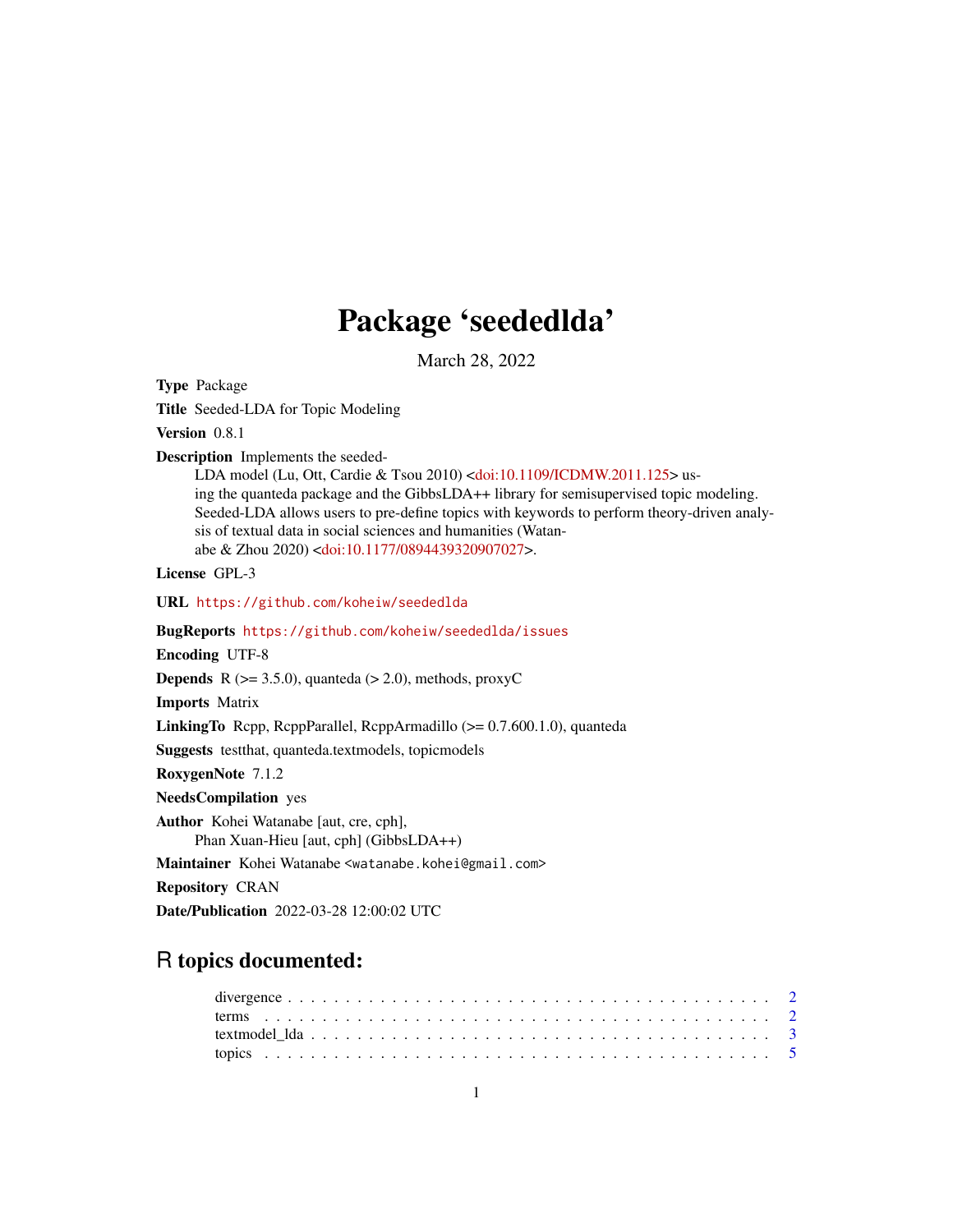#### **Index** [6](#page-5-0) **6**

#### Description

These functions help users to find the optimal number of topics for LDA.

#### Usage

divergence(x)

#### Arguments

x a LDA model fitted by [textmodel\\_seededlda\(\)](#page-2-1) or [textmodel\\_lda\(\)](#page-2-2)

#### Details

divergence() computes the average Kullback–Leibler distance between all the pairs of topic vectors in x\$phi. The divergence score maximizes when the chosen number of topic k is optimal (Deveaud et al., 2014).

#### References

Deveaud, Romain et al. (2014). "Accurate and Effective Latent Concept Modeling for Ad Hoc Information Retrieval". doi:10.3166/DN.17.1.61-84. *Document Numérique*.

terms *Extract most likely terms*

#### Description

terms() returns the most likely terms, or words, for topics based on the phi parameter.

#### Usage

 $terms(x, n = 10)$ 

#### Arguments

| a LDA model fitted by textmodel_seededlda() or textmodel_lda() |
|----------------------------------------------------------------|
| number of terms to be extracted                                |

#### Details

Users can access the original matrix x\$phi for likelihood scores.

<span id="page-1-0"></span> $2 \t = 2$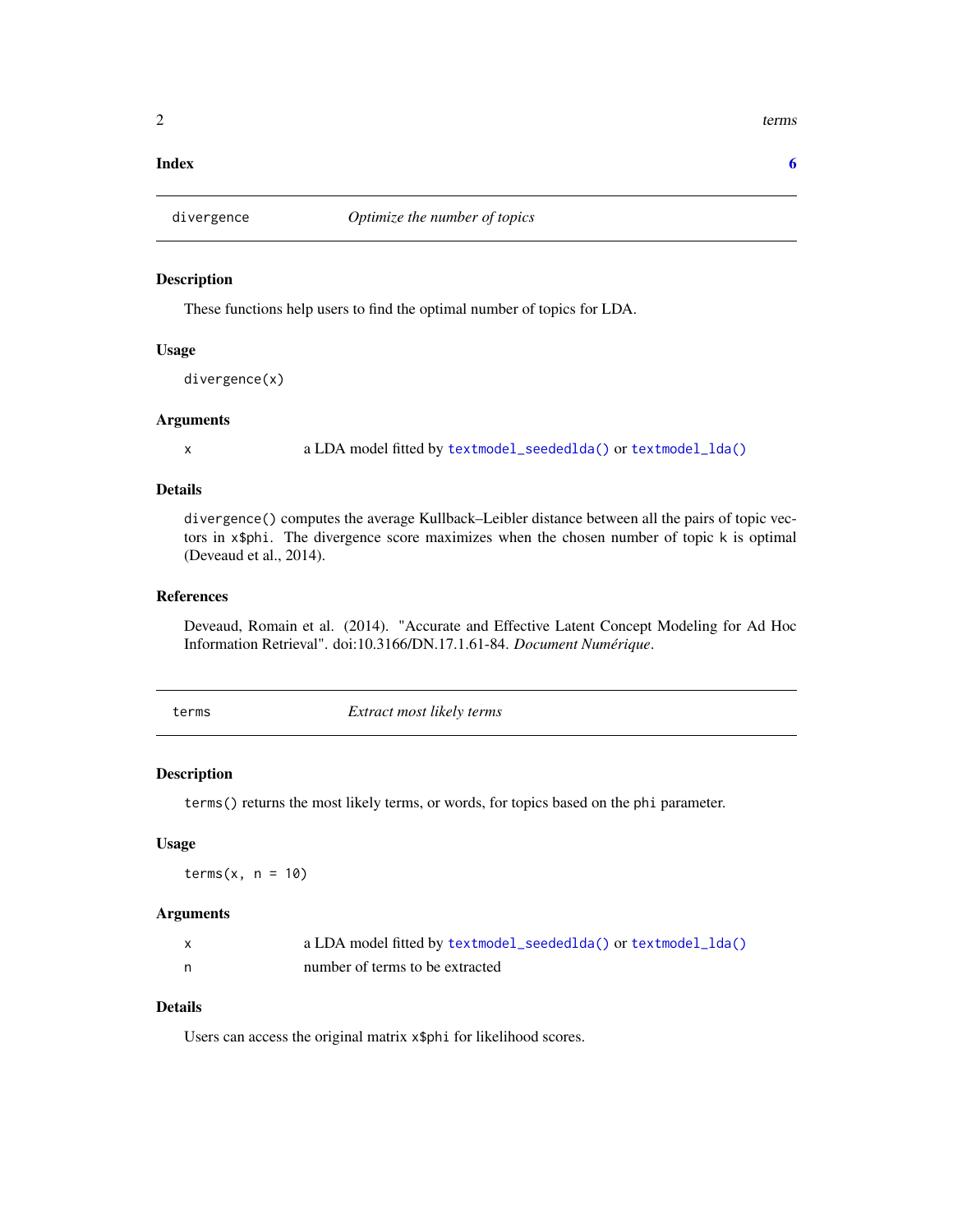<span id="page-2-2"></span><span id="page-2-0"></span>

#### <span id="page-2-1"></span>Description

textmodel\_seededlda() implements semisupervised Latent Dirichlet allocation (seeded-LDA). The estimator's code adopted from the GibbsLDA++ library (Xuan-Hieu Phan, 2007). textmodel\_seededlda() allows users to specify topics using a seed word dictionary.

#### Usage

```
textmodel_lda(
 x,
 k = 10,
 max\_iter = 2000,
 alpha = NULL,
 beta = NULL,
 model = NULL,verbose = quanteda_options("verbose")
)
textmodel_seededlda(
  x,
 dictionary,
 valuetype = c("glob", "regex", "fixed"),
 case_insensitive = TRUE,
  residual = 0,
 weight = 0.01,
 max\_iter = 2000,
 alpha = NULL,
 beta = NULL,
  ...,
 verbose = quanteda_options("verbose")
)
```
#### Arguments

| $\mathsf{x}$           | the dfm on which the model will be fit                                                                          |
|------------------------|-----------------------------------------------------------------------------------------------------------------|
| k                      | the number of topics; determined automatically by the number of keys in dictionary<br>in textmodel_seededlda(). |
| $max$ <sub>-iter</sub> | the maximum number of iteration in Gibbs sampling.                                                              |
| alpha                  | the value to smooth topic-document distribution; defaults to alpha = $50 / k$ .                                 |
| beta                   | the value to smooth topic-word distribution; defaults to be ta = $0.1$ .                                        |
| model                  | a fitted LDA model; if provided, textmodel_lda() inherits parameters from an<br>existing model. See details.    |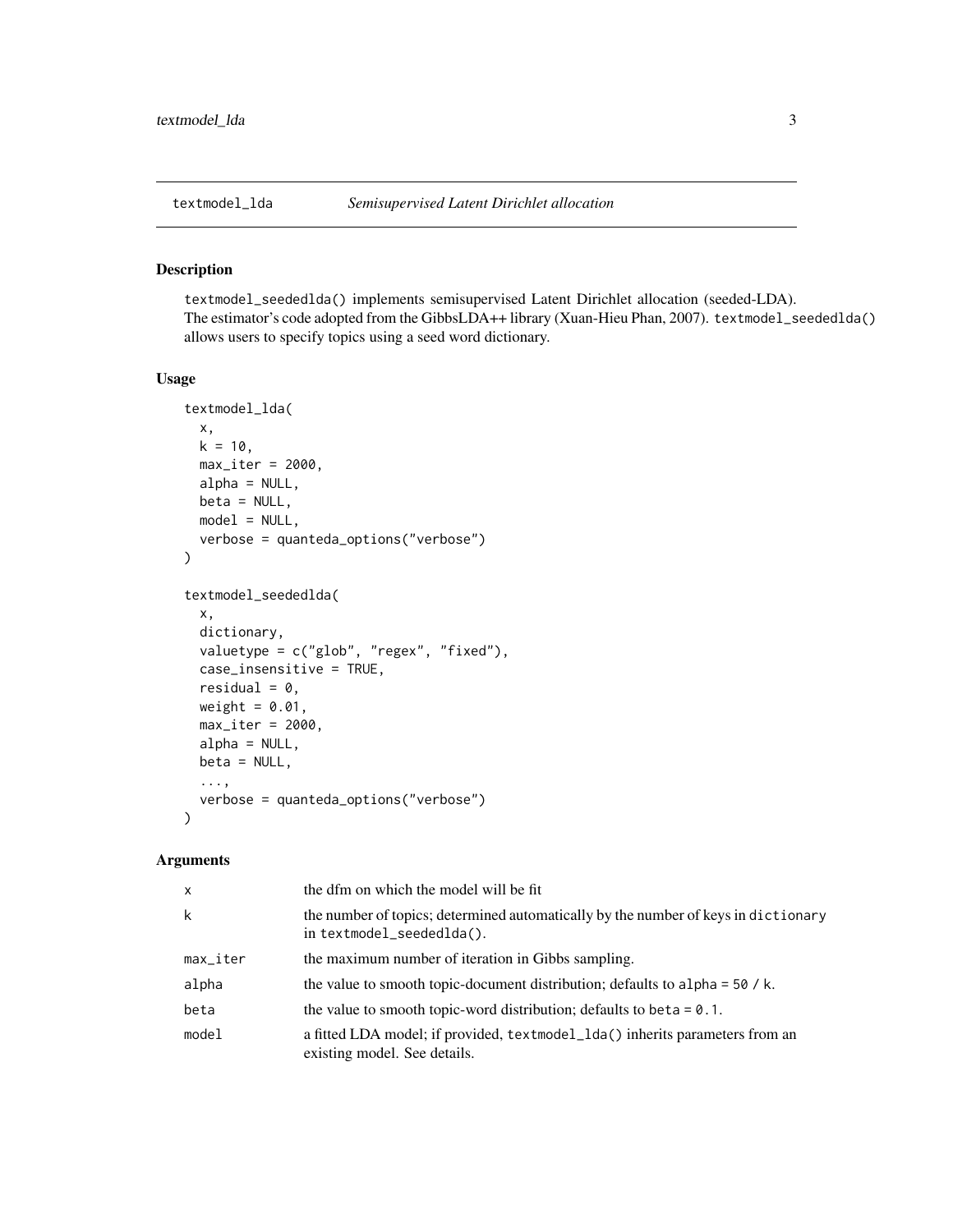<span id="page-3-0"></span>

| verbose          | logical; if TRUE print diagnostic information during fitting.                                                                                                                    |
|------------------|----------------------------------------------------------------------------------------------------------------------------------------------------------------------------------|
| dictionary       | a quanteda:: dictionary() with seed words that define topics.                                                                                                                    |
| valuetype        | see quanteda::valuetype                                                                                                                                                          |
| case_insensitive |                                                                                                                                                                                  |
|                  | see quanteda::valuetype                                                                                                                                                          |
| residual         | the number of undefined topics. They are named "other" by default, but it can<br>be changed via base:: options(slda_residual_name).                                              |
| weight           | pseudo count given to seed words as a proportion of total number of words in x.                                                                                                  |
| $\ddots$ .       | passed to quanteda::dfm trim to restrict seed words based on their term or doc-<br>ument frequency. This is useful when glob patterns in the dictionary match too<br>many words. |

#### Details

To predict topics of new documents (i.e. out-of-sample), first, create a new LDA model from a existing LDA model passed to model in textmodel\_lda(); second, apply [topics\(\)](#page-4-1) to the new model. The model argument takes objects created either by textmodel\_lda() or textmodel\_seededlda().

#### Value

textmodel\_seededlda() and textmodel\_lda() returns a list of model parameters. theta is the distribution of topics over documents; phi is the distribution of words over topics. alpha and beta are the small constant added to the frequency of words to estimate theta and phi, respectively, in Gibbs sampling. Other elements in the list subject to change.

#### References

Lu, Bin et al. (2011). "Multi-aspect Sentiment Analysis with Topic Models". doi:10.5555/2117693.2119585. *Proceedings of the 2011 IEEE 11th International Conference on Data Mining Workshops*.

Watanabe, Kohei & Zhou, Yuan (2020). "Theory-Driven Analysis of Large Corpora: Semisupervised Topic Classification of the UN Speeches". doi:10.1177/0894439320907027. *Social Science Computer Review*.

#### See Also

[topicmodels](#page-0-0)

#### Examples

```
require(seededlda)
require(quanteda)
data("data_corpus_moviereviews", package = "quanteda.textmodels")
corp <- head(data_corpus_moviereviews, 500)
toks <- tokens(corp, remove_punct = TRUE, remove_symbols = TRUE, remove_number = TRUE)
dfmt <- dfm(toks) %>%
   dfm_remove(stopwords('en'), min_nchar = 2) %>%
```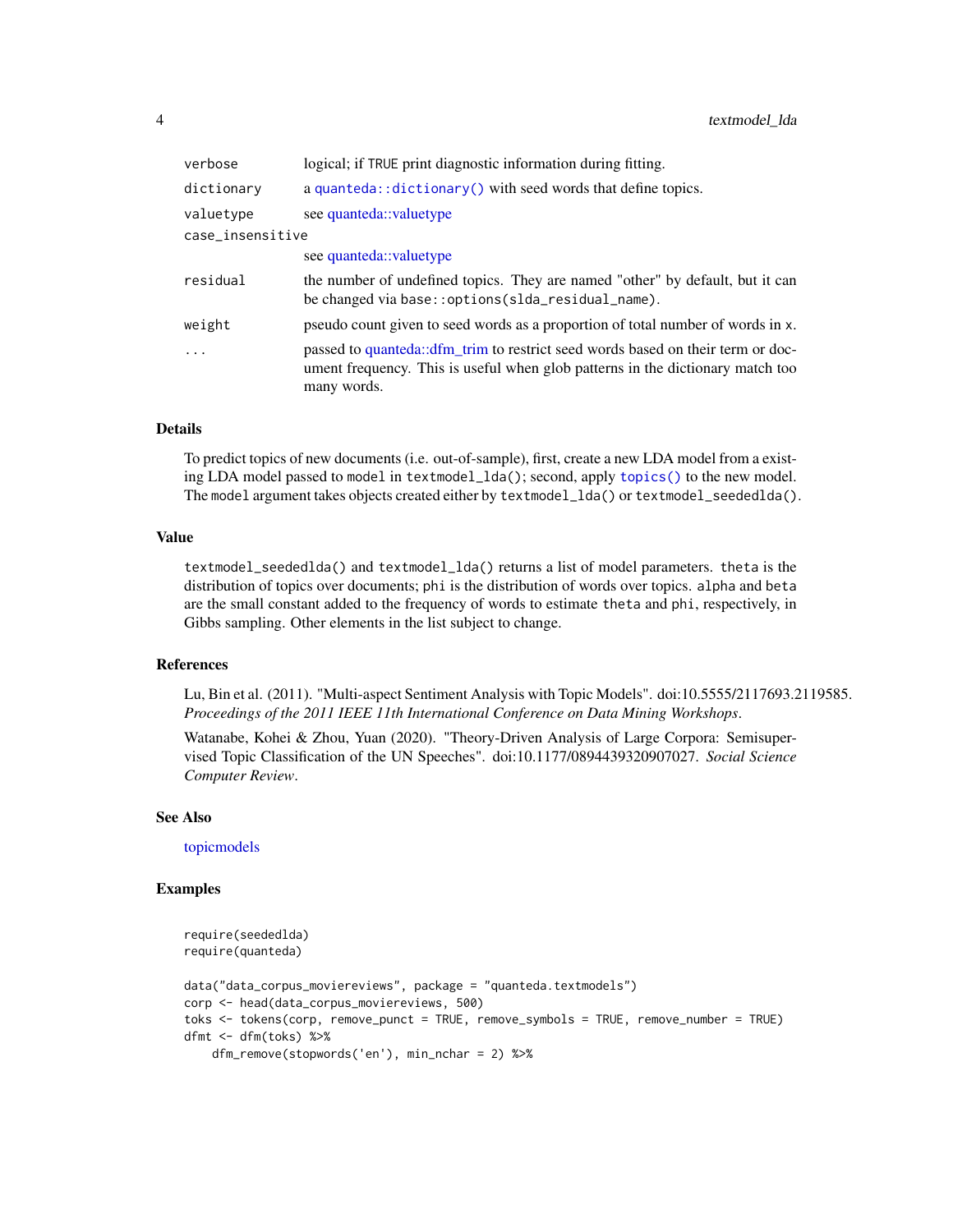<span id="page-4-0"></span>topics 5

```
dfm_trim(min_termfreq = 0.90, termfreq_type = "quantile",
            max\_docfreq = 0.1, docfreq\_type = "prop")# unsupervised LDA
lda <- textmodel_lda(head(dfmt, 450), 6)
terms(lda)
topics(lda)
lda2 <- textmodel_lda(tail(dfmt, 50), model = lda) # new documents
topics(lda2)
# semisupervised LDA
dict <- dictionary(list(people = c("family", "couple", "kids"),
                        space = c("alien", "planet", "space"),
                        moster = c("monster*", "ghost*", "zombie*"),
                        war = c("war", "soldier*", "tanks"),
                        crime = c("crime*", "murder", "killer")))
slda <- textmodel_seededlda(dfmt, dict, residual = TRUE, min_termfreq = 10)
terms(slda)
topics(slda)
```
<span id="page-4-1"></span>

topics *Extract most likely topics*

#### Description

topics() returns the most likely topics for documents based on the theta parameter.

#### Usage

topics(x)

#### Arguments

x a LDA model fitted by [textmodel\\_seededlda\(\)](#page-2-1) or [textmodel\\_lda\(\)](#page-2-2)

#### Details

Users can access the original matrix  $x$ \$theta for likelihood scores; run max.col( $x$ \$theta) to obtain the same result as topics(x).